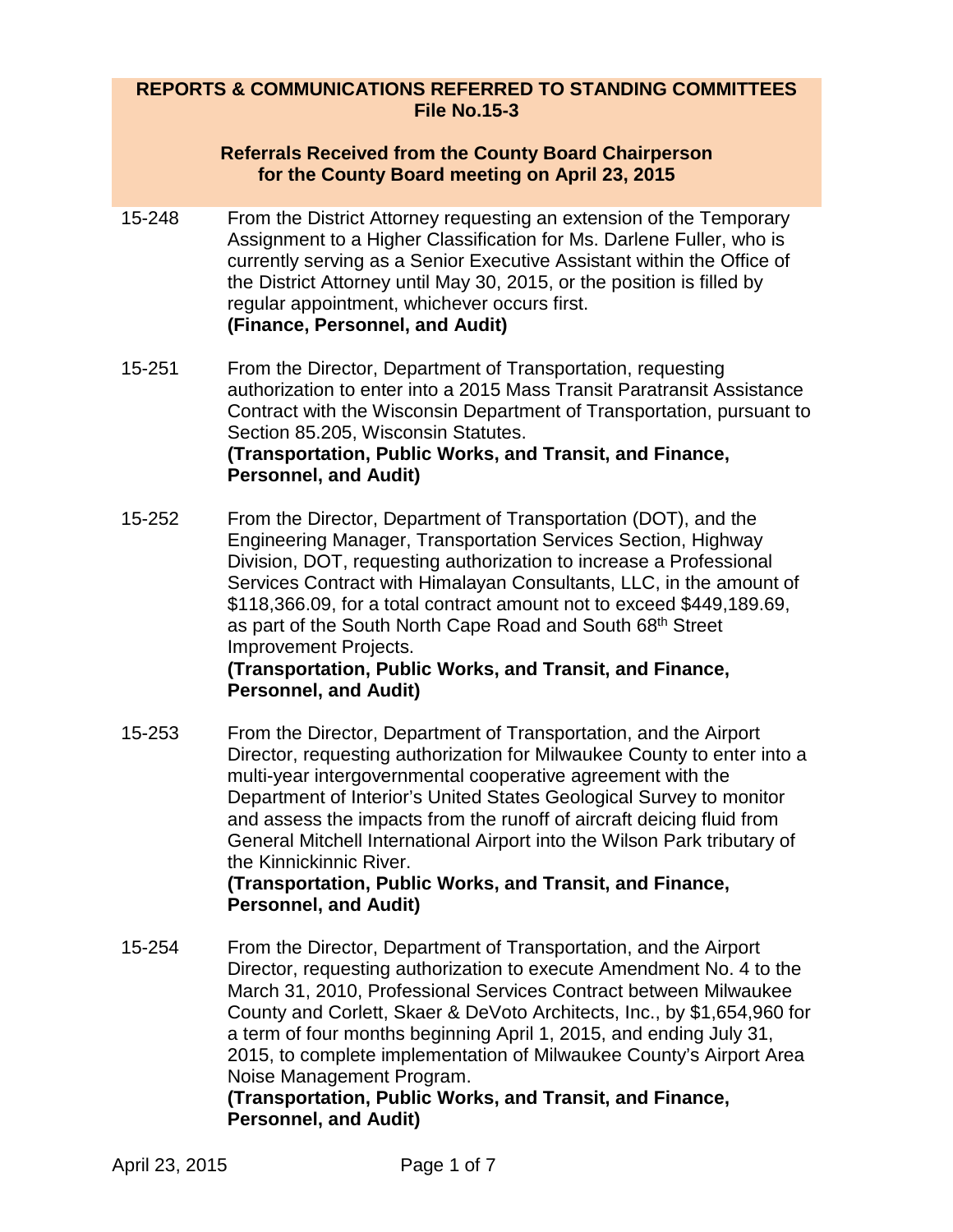- 15-257 From the Director, Department of Administrative Services, requesting authorization to execute a Professional Service Agreement with Mead and Hunt, Inc., in an amount not to exceed \$750,000 to provide professional construction management services for 2013 Adopted Capital Project WA185 - General Mitchell International Airport Runway 7R Cargo Apron Deice Pad. **(Transportation, Public Works, and Transit, and Finance, Personnel, and Audit)**
- 15-258 From Corporation Counsel, recommending payment in the amount of \$6,307.90 to resolve sick allowance and health insurance premium claims but not attorneys' fees in Ruben Angeles et al. v. Milwaukee County et al., Eastern District Case No. 14-CV-1074. SMALL CLAIM **(Judiciary, Safety, and General Services)**
- 15-259 From Corporation Counsel, recommending payment in the amount of \$20,000 to Pitman, Kalkhoff, Sicula & Dentice S.C. Trust Account in settlement of Estate of Steven Cole v. Milwaukee County, Eastern District Case No. 14-CV-740. **(Judiciary, Safety, and General Services)**
- 15-263 From the Chief Judge, requesting authorization to postpone the issuance of a Request for Proposals for programs included in Org. Unit 2900-Pretrial Services for a period of one year and to continue existing professional services contracts with Wisconsin Community Services, Inc., and JusticePoint, Inc., in 2016. **(Judiciary, Safety, and General Services, and Finance, Personnel, and Audit)**
- 15-264 From the Chief Judge, requesting authorization to extend the period for the Bureau of Justice Assistance Justice Reinvestment Initiative grant award (Cooperative Agreement with the Center for Effective Public Policy) from the original ending date of February 28, 2015, to a new ending date of May 31, 2015, and to expend remaining grant funds in the amount of \$25,367. **(Judiciary, Safety, and General Services, and Finance, Personnel, and Audit)**
- 15-265 From Corporation Counsel, recommending payment in the amount of \$7,500 to Sam Zielinski in settlement of Sam Zielinski v. County of Milwaukee, Equal Rights Division Case No. CR201400268 and Equal Employment Opportunity Commission Case No. 26G201400480C. SMALL CLAIM **(Judiciary, Safety, and General Services)**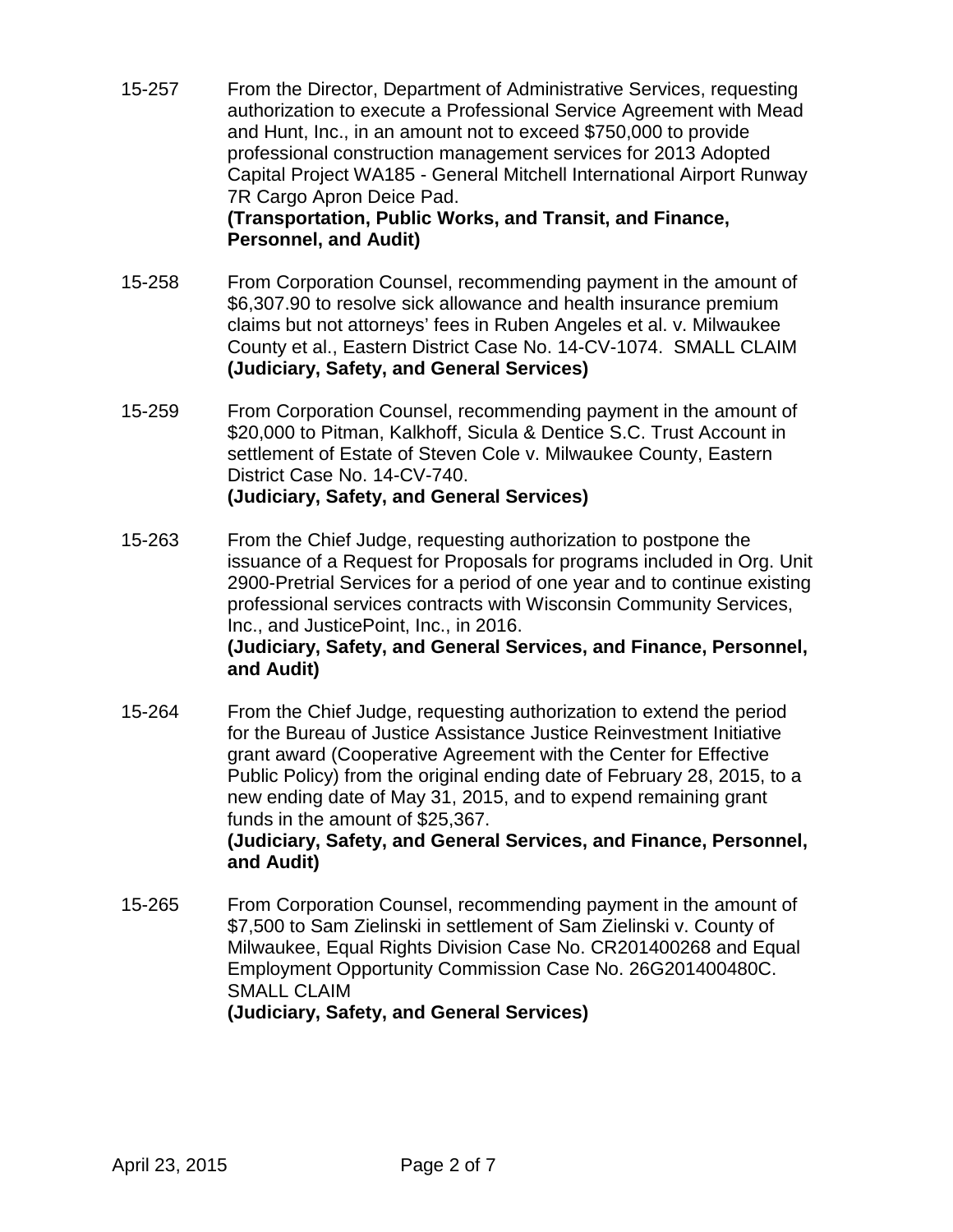15-267 From the Administrator, Milwaukee County Personnel Review Board and Ethics Board, requesting authorization to abolish 1.0 full time equivalent (FTE) Clerical Specialist Personnel Review Board nonrepresented (title code 00001300000001, pay range 05PM) position and to create 1.0 FTE Paralegal (title code to be determined, pay range 23) position to meet the case management, research, and analysis needs of the Personnel Review Board, Ethics Board, and Civil Service Commission.

> **(Finance, Personnel, and Audit, Department of Administrative Services, and Human Resources)**

15-269 **2010 Adopted Capital Project WO614:** From the Director, Office of Emergency Management, requesting authorization to enter into a First Amendment of the Sublease Agreement with CCATT LLC ("Crown") in order to replace five existing antennas and to install three microwave dishes on the 250-foot tower at the Greenfield Police Department to implement the 800 Megahertz Public Safety Radio System (Build Out Ten Sites to Digital) project.

# **(Judiciary, Safety, and General Services)**

- 15-270 **2010 Adopted Capital Project WO614:** From the Director, Office of Emergency Management, requesting authorization to enter into a Second Amendment of the Lease Agreement with Bieck Management, Inc., in order to modify the existing 180-foot tower and premises at Lakeshore Towers, 6260 South Lakeshore Drive, Cudahy, Wisconsin, to implement the 800 Megahertz Public Safety Radio System (Build Out Ten Sites to Digital) project. **(Judiciary, Safety, and General Services)**
- 15-271 From the Milwaukee County Comptroller, and the Director, Office of Performance, Strategy, and Budget, Department of Administrative Services, requesting authorization to transfer all but \$5,000,000 of the projected 2014 Year-End Surplus to the Debt Service Reserve. **(Finance, Personnel, and Audit)**
- 15-272 From the Milwaukee County Comptroller, requesting an extension of one year of the Standby Reimbursement Agreement with US Bank, beginning August 15, 2015 and ending August 15, 2016, due to the continuation of the Credit Assistance Agreement between Midwest Airlines and Milwaukee County. **(Finance, Personnel, and Audit, and Transportation, Public Works, and Transit)**
- 15-277 From the Director, Department on Aging, requesting authorization to increase the 2015 Purchase of Service Contract with Legal Action of Wisconsin, Inc., by \$32,000, from \$398,501 to \$430,501, for the provision of Benefit Specialist/Legal Services, originally authorized under File No. 14-934. **(Health and Human Needs, and Finance, Personnel, and Audit)**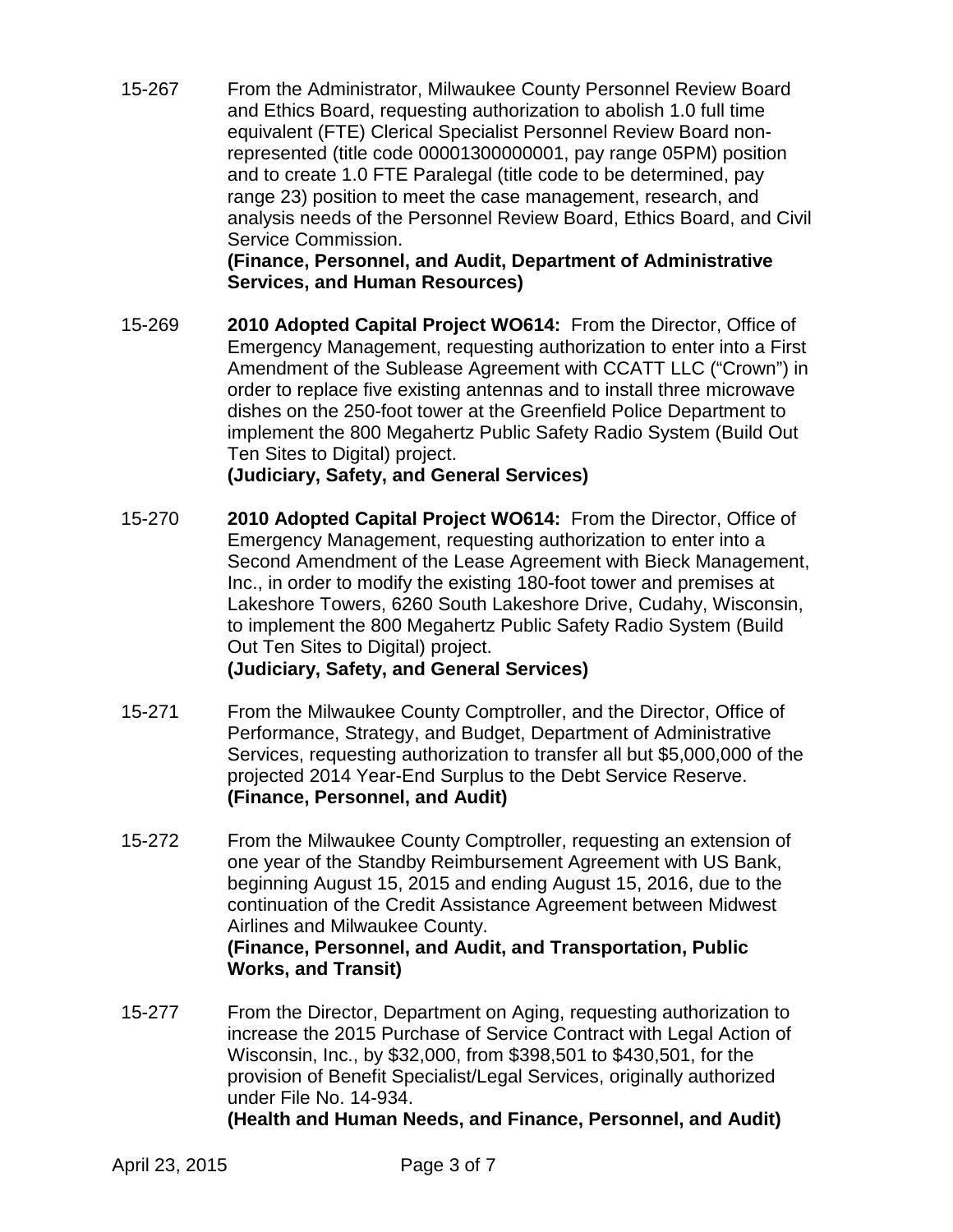- 15-278 From the Office of the Sheriff, requesting authorization to apply for and accept a Wisconsin Department of Transportation grant in the amount of \$94,994 for the 2015 Alcohol Enforcement Program. **(Judiciary, Safety, and General Services, and Finance, Personnel, and Audit)**
- 15-279 From the Office of the Sheriff, requesting authorization to apply for and accept a Wisconsin Department of Transportation grant in the amount of \$103,000 for provision of a Freeway Service Team for a term effective January 1, 2015, through June 30, 2015. (**Judiciary, Safety, and General Services, and Finance, Personnel, and Audit)**
- 15-281 From the Director, Department of Parks, Recreation, and Culture, requesting authorization to use 2014 funds for payment to the Southeastern Wisconsin Regional Planning Commission in the year 2015 to assist in completing a Park and Open Space Plan and conducting a Parks and Recreation Needs Assessment. **(Finance, Personnel, and Audit)**
- 15-283 From the Chairman of the Committee on Transportation, Public Works, and Transit, appointing Supervisor John Weishan, Jr., to the Administrative Determination Review Committee. **(Transportation, Public Works, and Transit)**
- 15-284 From the Director, Office of Performance, Strategy, and Budget, Department of Administrative Services, submitting a 2015 Appropriation Transfer Packet for the April 2015 Cycle. **(Finance, Personnel, and Audit)**
- 15-287 From the Project Manager, Economic Development Division, Department of Administrative Services, requesting authorization to execute Lease Amendments for the AT&T cellular towers at the Marcia P. Coggs Center and the County Grounds-East Watertower. **(Economic and Community Development)**
- 15-290 From the Project Manager, Economic Development Division, Department of Administrative Services, requesting authorization to enter into a Purchase Agreement in the amount of \$100 with Mr. Mark Jonas for the County-owned, tax-deeded property, located at 6562 South Howell Avenue, Oak Creek, Wisconsin. **(Economic and Community Development)**
- 15-292 From the County Executive, reappointing Mr. James Sullivan to the Social Development Commission for a term expiring April 1, 2018. **(Health and Human Needs)**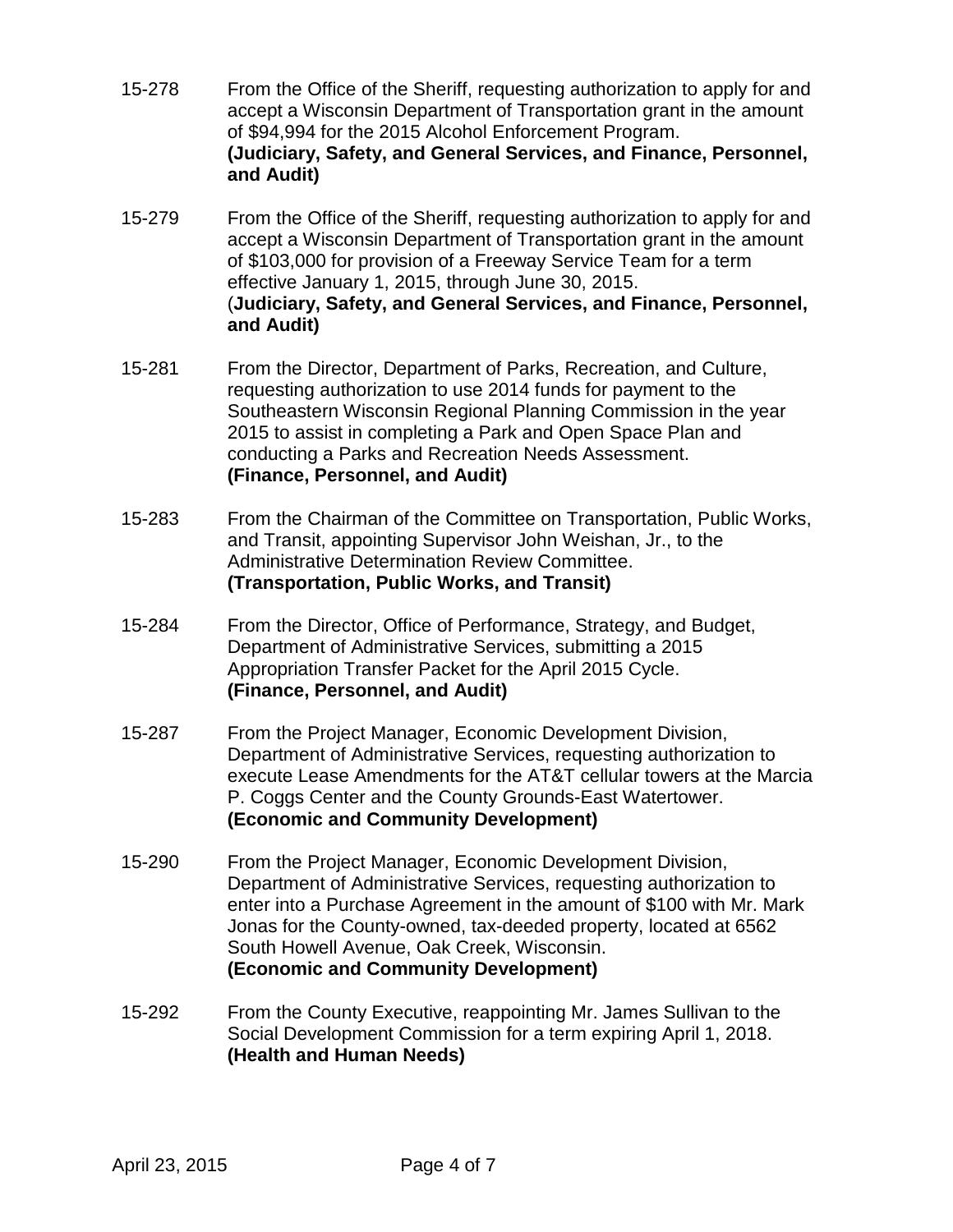- 15-295 From the Director, Department of Parks, Recreation, and Culture, requesting authorization to execute a Vendor Permit Agreement with Ferch's Beachside LLC for a five-year term with an optional five-year extension for a concession operation at Grant Park Beach House. **(Parks, Energy, and Environment)**
- 15-296 From the Director, Department of Parks, Recreation, and Culture, requesting authorization to apply for a State of Wisconsin Department of Natural Resources County Snowmobile Trails Aids grant. **(Parks, Energy, and Environment)**
- 15-297 From the Director, Department of Parks, Recreation, and Culture, requesting authorization to apply for one or more State of Wisconsin Stewardship Program, State of Wisconsin Recreational Boating Facilities Program, Fund for Lake Michigan Program, and Sustain Our Great Lakes Program grants. **(Parks, Energy, and Environment)**
- 15-307 From Corporation Counsel, recommending payment in the amount of \$30,000 to Tanya Weyker and payment of attorneys' fees in an amount to be determined by the court in settlement of Tanya Weyker v. Quiles, et al., Eastern District Case No. 14-CV-782. **(Judiciary, Safety, and General Services)**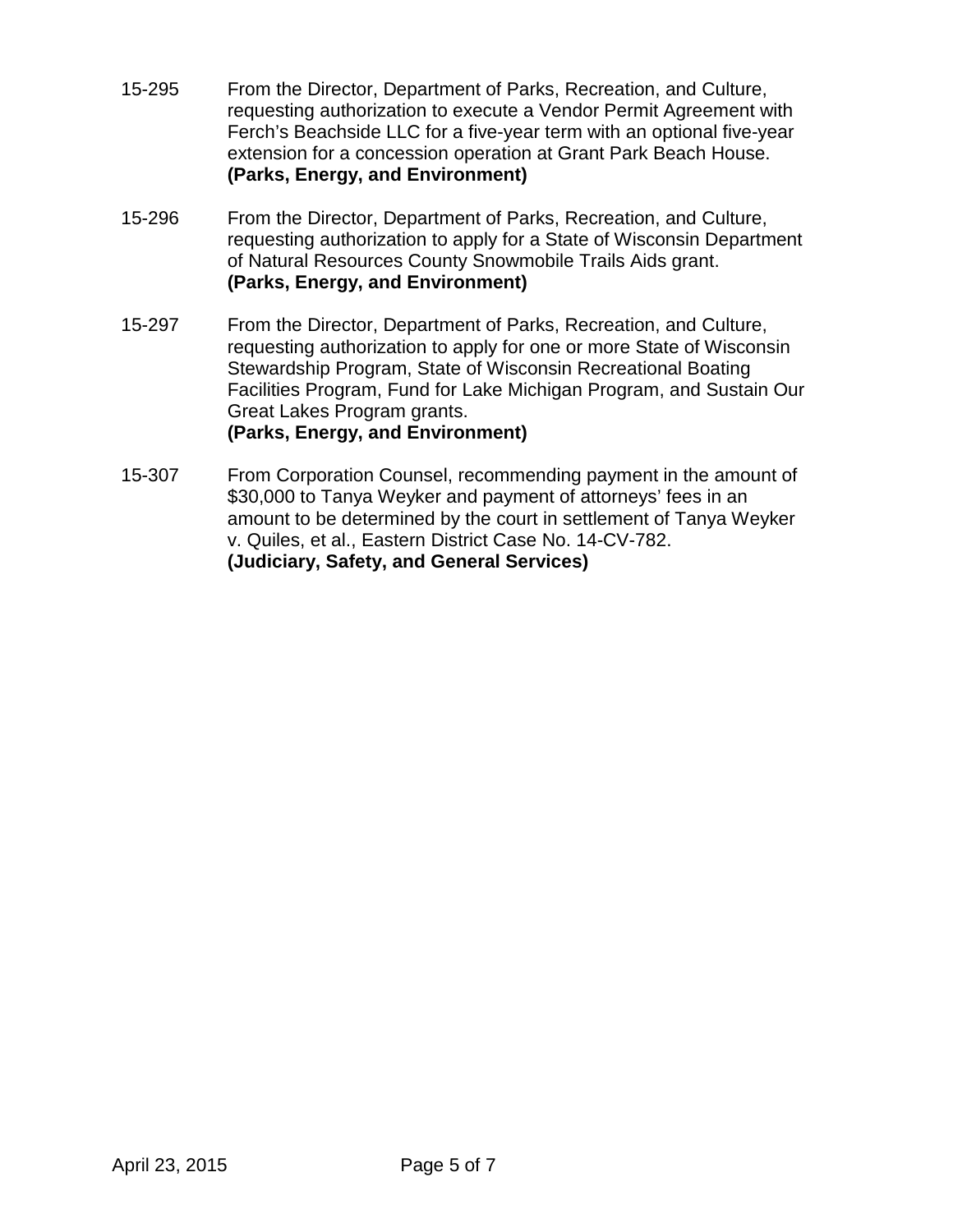# **REPORTS & COMMUNICATIONS**

#### **Referrals Received from the County Board Chairperson and Placed on File on April 23, 2015**

15-247 From the Southeastern Wisconsin Regional Planning Commission, providing an informational report regarding the Comprehensive Economic Development Strategy for the Southeastern Wisconsin Region.

#### **(Economic and Community Development)**

- 15-261 From the Director, Department of Health and Human Services, providing the 2014 Annual Review for the Milwaukee County Department of Health and Human Services. **(Health and Human Needs)**
- 15-274 From Corporation Counsel, providing an informational report responding to questions raised related to the Mental Health Board and Behavioral Health Division. **(Judiciary, Safety, and General Services, and Health and Human Needs)**
- 15-293 **2015 Adopted Budget Amendment 1A034:** From the Director, Department of Parks, Recreation, and Culture, providing a safety and operational cost evaluation of Hales Corners, Wedgewood, Vogel, and Cannon Wading Pools. **(Parks, Energy, and Environment)**
- 15-294 From the Director, Department of Parks, Recreation, and Culture, providing an informational report regarding the development of a Master Plan for Copernicus Park in partnership with the City of Milwaukee and TERRA Engineering, Ltd. **(Parks, Energy, and Environment)**